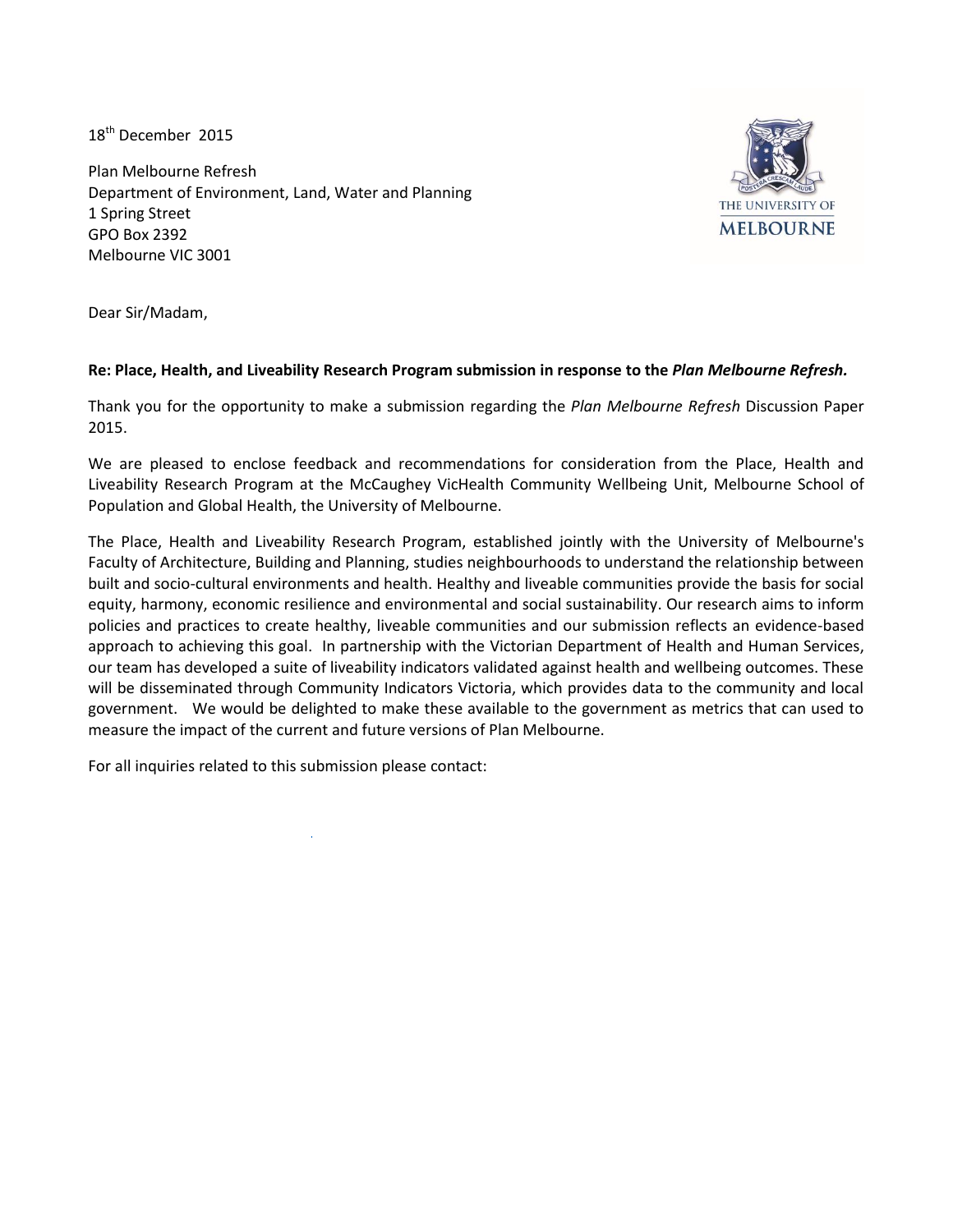

Place, Health and Liveability Research Program McCaughey VicHealth Community Wellbeing Unit Melbourne School of Population and Global Health

Thank you for providing the opportunity to comment on the *Plan Melbourne Refresh* Discussion Paper 2015 (the Discussion Paper). We support many of the options and recommendations set out in the Discussion Paper and are pleased that the bipartisan support for Plan Melbourne 2014 has extended into the Discussion Paper for Plan Melbourne 2016. The planning of cities and infrastructure development is an on-going and long-term process and we congratulate the Government on its efforts to plan for a healthy and liveable future for Melbourne. Based on the Discussion Paper, this submission provides suggestions and recommendations that we believe should be incorporated into Plan Melbourne 2016.

## **Strengths of the Discussion Paper**

#### **We support:**

- The creation of a **permanent urban growth boundary** to prevent further low-rise development extending beyond urban growth boundary areas.
- **Walkable, pedestrian- and cycling-friendly 20-minute neighbourhoods.**
- The concept of a **polycentric city** with local **access to public transport and services.**
- **Increasing residential density to 35 houses per hectare** and provide **housing choices in strategic locations close to employment, public transport and services.**
- The establishment of greater **housing diversity** and the **70/30 housing target** to encourage housing development and density in established suburbs and curb growth in outer areas.
- The inclusion of the updated **Principal Public Transport Network (PPTN).**
- The **linking of tram and train timetables** and the provision of **real time information** to better meet patronage and demand of these services.
- The **10 year rolling implementation plan.**
- The proposed collaboration **with local government (and other partners).**
- The proposed changes to the **delivery of social infrastructure focusing on the needs of established and urban growth area communities.**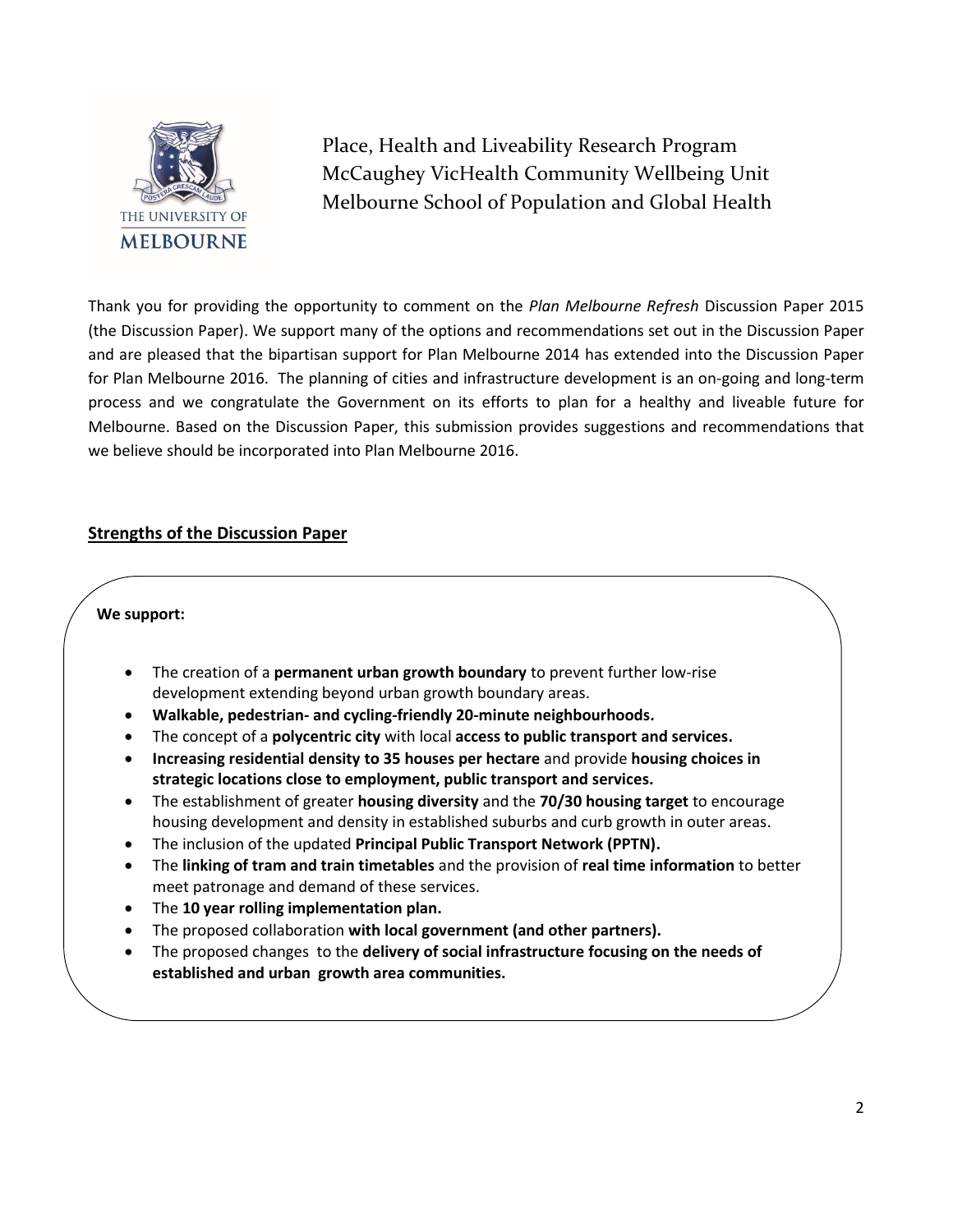**In detail, we support the following options from the Plan Melbourne Refresh Discussion Paper 2015 and advocate that the following Ministerial Advisory Committee recommendations be incorporated or addressed in Plan Melbourne 2016:** 

#### **Walkable, pedestrian- and cycling-friendly 20-minute neighborhoods:**

- Option 35: Incorporate references to Active Transport Victoria, the Updated Victorian Cycling Strategy and linkages to land use outcomes in Plan Melbourne 2016.
- MAC Recommendation 33: Insert a new initiative and actions [to] Make neighbourhoods pedestrian and cycling friendly.

#### **Polycentric city with access to public transport and services:**

- Option 10: Better define the concepts of the polycentric city and 20-minute neighbourhoods particularly the ability to meet daily (non-work) needs locally, primarily within a 20-minute walk—and include the polycentric city as a key concept.
- MAC Recommendation 8: Relating to Plan Melbourne 2014 Initiative 1.5.3 include a new action: Prepare a new policy with a practice note for New Activity Centres. The practice note should specify the following requirements at minimum: Contribute to the delivery of a polycentric network of 20–minute neighbourhoods.
- MAC Recommendation 11: Embed the Central City, connecting transport corridors and the city of 20–minute neighbourhoods as the key spatial foundations for Plan Melbourne 2016, and include the expanded Central City, NEICs and major designated transit corridors on a map.
- MAC Recommendation 33: Develop a transport hierarchy that supports the delivery of 20–minute neighbourhoods with pedestrians prioritized in the design of roads and streets, followed by cyclists, public transport, private vehicles and road freight.

#### **Permanent urban growth boundary:**

Option 7: Lock down the existing urban growth boundary and modify the action to reflect this.

### **Increasing residential density to 35 houses per hectare and provide housing choices in strategic locations close to employment, public transport and services.**

- Option 36: Increase established area housing supply by one or more of:
	- o Option 36A: Establishing a 70/30 target where established areas provide 70 per cent of Melbourne's new housing supply and greenfield growth areas provide 30 per cent.
	- o Option 36C: Focus metropolitan planning on unlocking housing supply in established areas, particularly within areas specifically targeted for growth and intensification.
- MAC Recommendation 17: Insert new initiatives and actions under Direction 2 as follows:
	- o Initiative 2.1.2: Establish housing targets for 2025 and 2050
		- o Initiative 2.1.2-1: Amend the State Planning Policy Framework to include the following housing targets for the Melbourne Metropolitan Region: By 2050 at least 70 per cent of all new housing approved after 2015 will be accommodated within the established urban areas of Melbourne and the remaining 30 per cent in the urban growth areas i.e., a 70/30 target.
- MAC Recommendation 32: Insert the following Initiatives and actions under Direction 4.1:
	- o Initiative 3.1.1: Create mixed use neighbourhoods at varying densities
	- o Use the Mixed Use Zone to enable greater mix of uses at varying densities in appropriate locations.
	- $\circ$  Initiative 3.1.4: Measure and monitor the liveability of our neighbourhoods in partnership with local governments, publish an interactive liveability index and map for Melbourne, which draws on local knowledge and is updated annually.
	- o **Our team has developed a suite of liveability indicators that could assist in this regard see: [http://www.communityindicators.net.au/files/docs/How%20liveable%20is%20Melb%202015\\_Final.pdf](http://www.communityindicators.net.au/files/docs/How%20liveable%20is%20Melb%202015_Final.pdf)**
- **Research shows that densities of at least 35 dwellings/hectare is required to encourage public transport and in neighbourhoods with densities at this level, residents are almost 5 times more likely to walk locally.**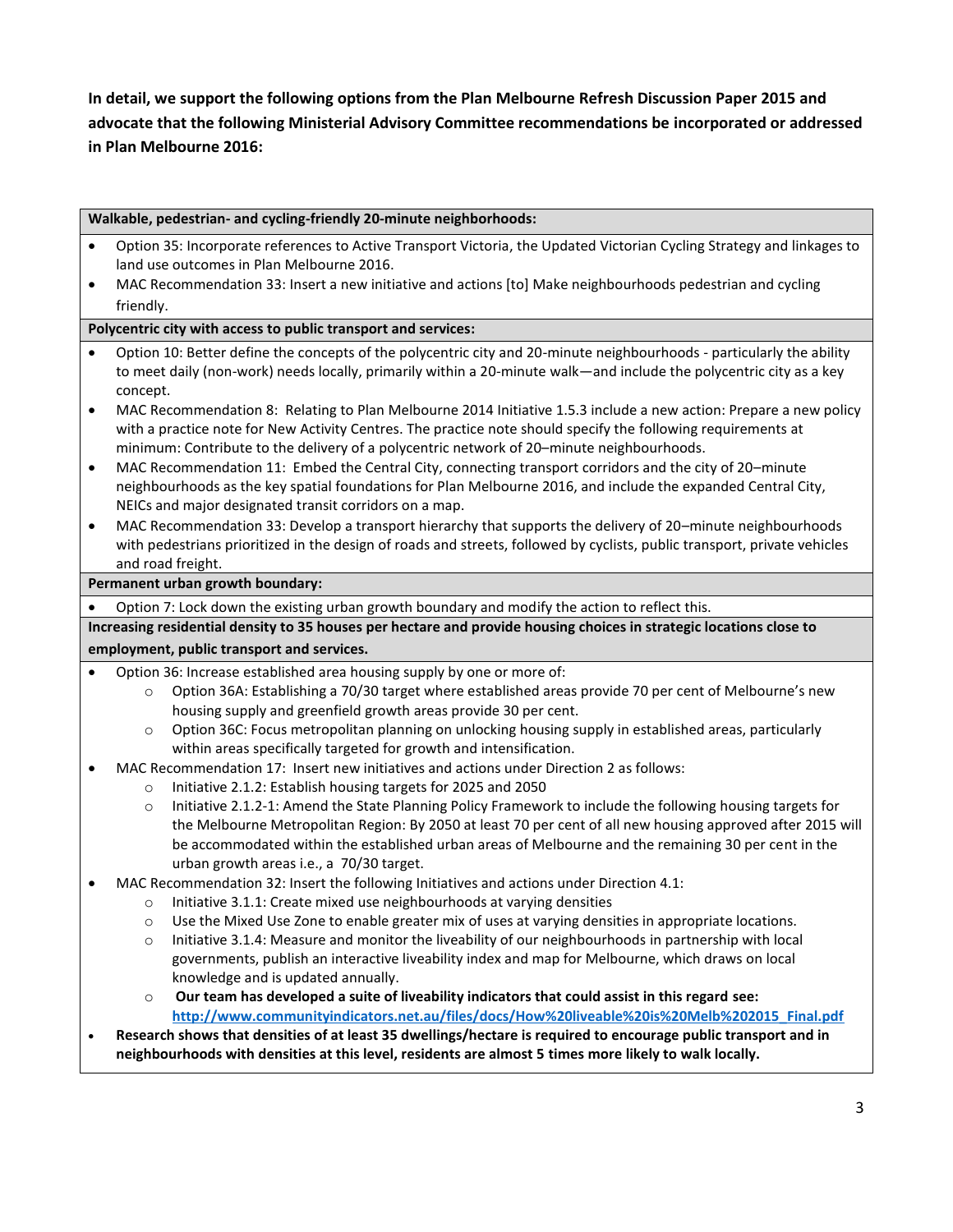#### **Principle Public Transport Network (PPTN) linking activity centers; Linkage of tram and train timetables meeting transport demand:**

- Option 34: Include the Principal Public Transport Network (PPTN) in Plan Melbourne 2016.
- MAC Recommendation 41: Retain Plan Melbourne 2014 action 3.1.4-1 but replace actions 3.1.4-2 to 3.1.4-5 with the following:
	- $\circ$  3.1.4-1: Plan services to better meet patronage demand and ensure new timetables better connect with trams and trains, as well as improve real-time passenger information and stops on a number of key inner-city routes.
	- o 3.1.4-2: Pilot new intelligent transport systems

**10 year rolling implementation plan:** 

- Option 1: Revise Plan Melbourne 2014 to articulate an enduring strategy with a long-term focus supported by a 'rolling' implementation plan and updated State Planning Policy Framework.
- Option 2: Align Plan Melbourne 2016 and the implementation plan with current government strategies, priorities and policy reviews.

### **Collaboration with local government (and other partners) in delivering Plan Melbourne; Focus on delivery of social infrastructure in urban growth area communities:**

- Option 17: Recognize and reinforce the importance of partnership with local government in sub‑regional planning and the implementation of Plan Melbourne 2016.
- MAC Recommendation 85: Establish a working group with local government to identify constraints to, and opportunities for, local government playing a larger role in funding infrastructure and services that will be needed by their communities in the delivery of Plan Melbourne 2016.
- MAC Recommendation 27: Insert a new Direction, new initiative and actions as follows:
	- o Direction 2.6: The State Government prepare a Housing Strategy and Housing Plan for Metropolitan Melbourne.
	- o Initiative 2.6.1: The State Government work with all levels of government (Federal and Local government) to deliver more housing choice and housing affordability within all regions of Victoria and, in so doing, explore a range of available options outside the planning system.
- MAC Recommendation 38: Reword Initiative 4.4.1 and its accompanying actions as follows:
	- Co-ordinate a whole-of-government integrated approach to the delivery of social infrastructure. The MPA, in consultation with relevant government agencies and local government, to:
	- o Provide advice on how government social infrastructure proposals can align with land use and transport objectives
	- $\circ$  Identify social infrastructure priorities both at the subregional and municipal levels and the timing of delivery with a specific focus on the needs of the urban growth area communities
	- $\circ$  Develop a methodology for funding the delivery of social infrastructure in a timely manner in both the urban growth areas and established urban areas undergoing significant change.
	- $\circ$  Explore value capture as a mechanism through which to fund infrastructure in new or regeneration areas.
	- $\circ$  Explore more creative approaches to the design of community spaces and buildings to make them more adaptable to changing needs as our neighbourhoods age and evolve, and integrate these approaches into social infrastructure.
- MAC Recommendation 85: Establish a working group with local government to identify constraints to, and opportunities for, local government playing a larger role in funding infrastructure and services that will be needed by their communities in the delivery of Plan Melbourne 2016.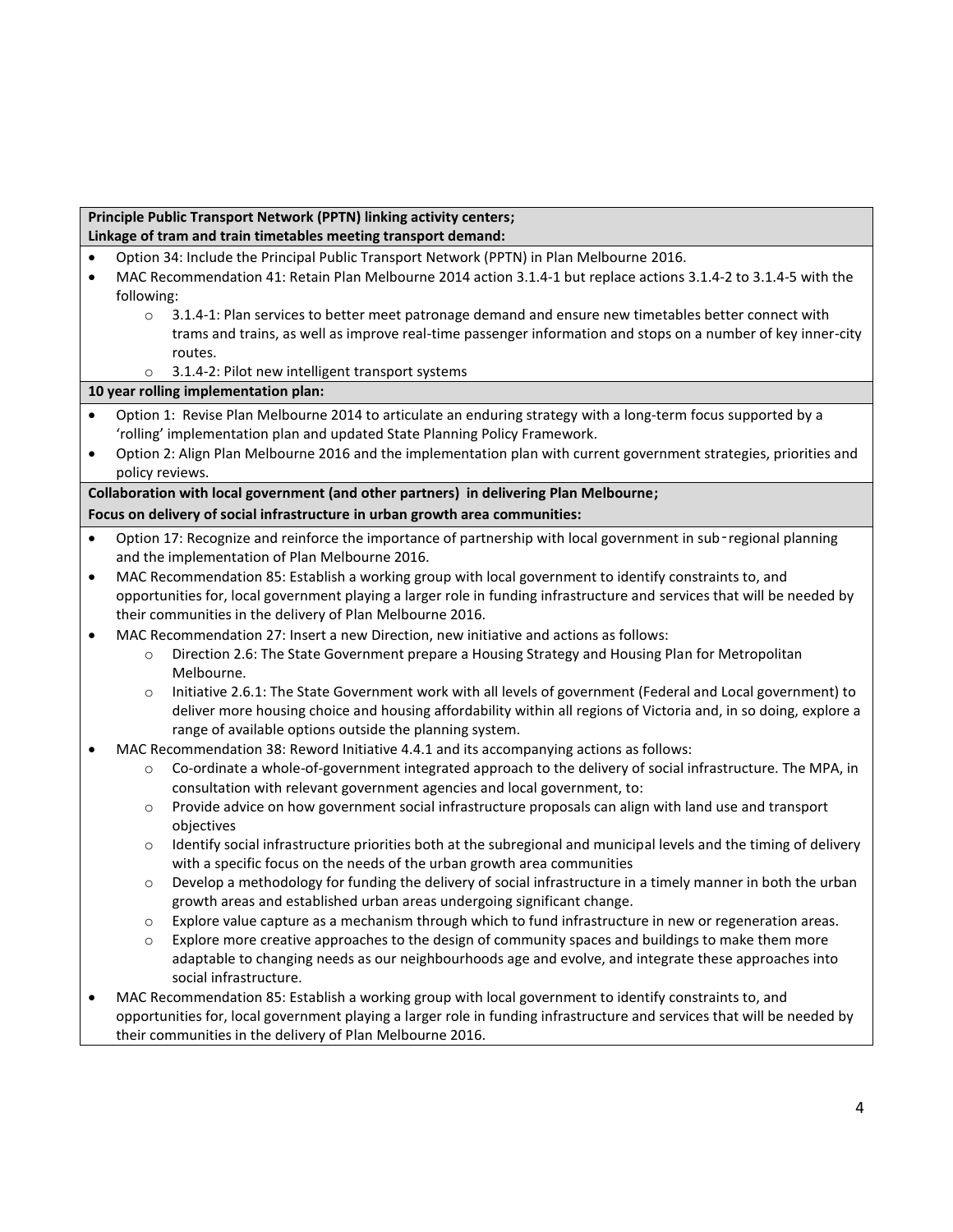**The University of Melbourne's Place, Health and Liveability Research Program recommendations for Plan Melbourne 2016 are described below and are summarised in Table 1 (see page 13).**

The following improvements could be incorporated:

- 1. Use an **Indicator Framework** to **evaluate and monitor progress** on key areas across time.
- 2. Highlight how the key areas of Plan Melbourne 2016 can impact **health and liveability**.
- 3. Incorporate **Active Transport infrastructure** such as, pedestrian ways, cycle routes and separated lanes, bus lanes and tram ways into new Precinct Structure Plans and retrofit such infrastructure in established areas by **prioritizing Active Transport** within 5km of train stations and activity centres.
- 4. Clearly articulate how green wedge and peri-urban areas will be protected and safeguarded and **protect the urban growth boundary** by rezoning land uses adjacent to the boundary.
- 5. Maintain mechanisms to **protect separation, buffer and interface distances** for existing facilities and uses **which create noise and air quality** issues.
- 6. **Link and co-ordinate with partner organizations** across all tiers of government
- 7. Recognise and **clearly identify changes** to the *Planning and Environment Act 1987* that would **support the health and liveability** directions of Plan Melbourne 2016.

### *1. Use an Indicator Framework to evaluate and monitor progress on key areas.*

We congratulate the Government in using indicators as described in the chapter on Implementation and towards measuring the liveability of neighborhoods:

*Option 62: Rationalise and update indicators, including addressing gaps relating to environment and climate change.*

*Recommendation 89: Develop performance indicators which provide clear, comprehensive and timely information, and are firmly linked to each of the chapters in the plan.*

### *Recommendation 32:*

*Initiative 3.1.4: Measure and monitor the liveability of our neighbourhoods*

 *In partnership with local governments, publish an interactive liveability index and map for Melbourne, which draws on local knowledge and is updated annually.*

In addition to the above options, we recommend the use of an evidence-based **Indicator Framework to organize measures, monitor progress, and to inform and produce quantifiable targets for the key action areas** in current and future versions of Plan Melbourne [\(Badland, Whitzman et al. 2014\)](#page-14-0).

Indicator Frameworks are used to measure the progress of societies beyond that of traditional economic indicators [\(OECD 2005;](#page-14-1) [Stiglitz, Sen et al. 2009\)](#page-15-0). They are used to monitor areas that are performing well, and highlight those that need further attention. Indicator Frameworks and measures **improve evidence-based**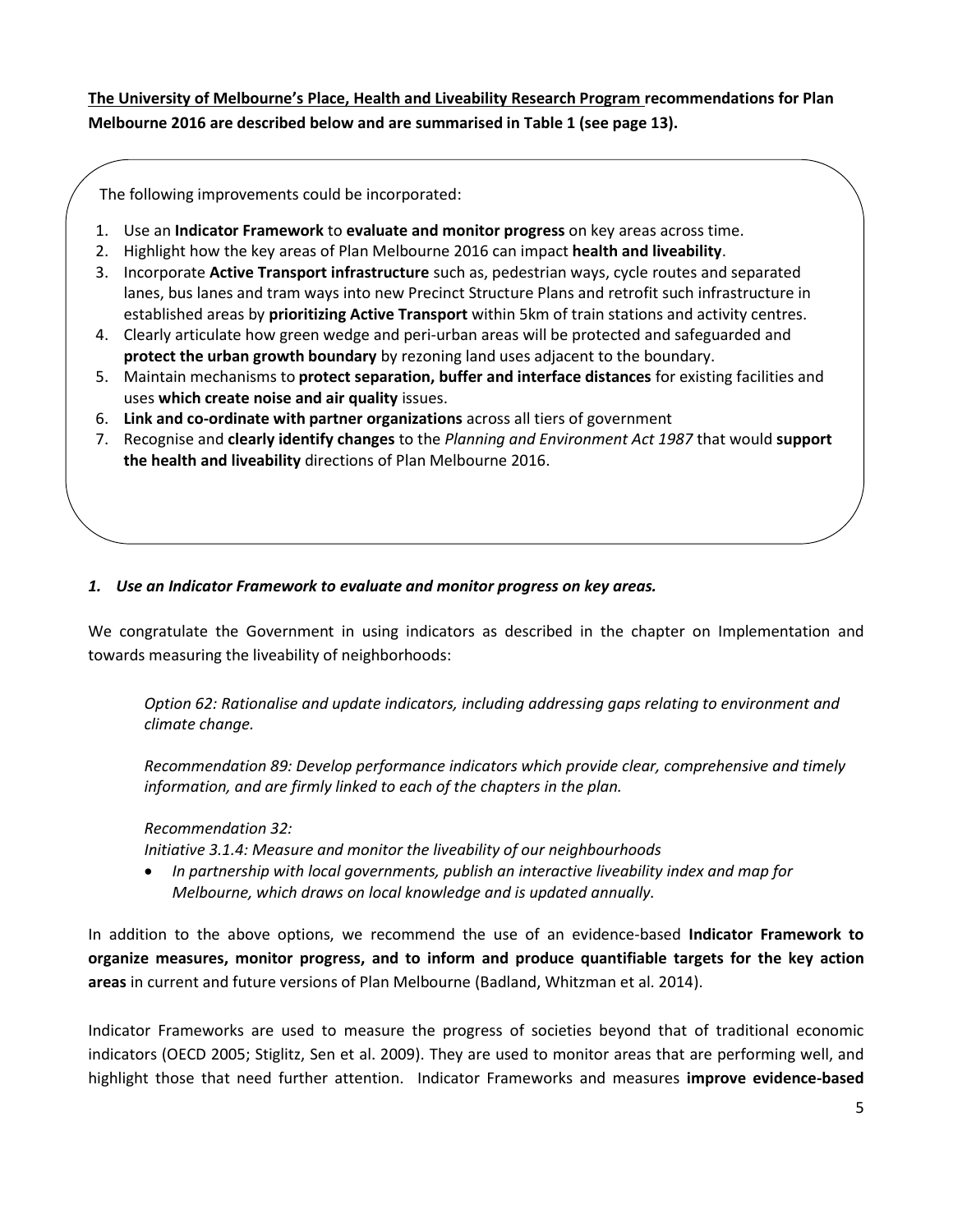**decision making,** and support legislative requirements under the Victorian Public Health and Wellbeing Act 2008 for **Municipal Public Health and Wellbeing Plans (MPHWP)** to include evidence-based strategies for improving health and wellbeing in local communities.

We advocate that the Government draws upon the expertise of our research team at the **McCaughey VicHealth Community Wellbeing Unit who are experts in indicator development and liveability research** and lead the NHMRC [Centre of Research Excellence in Healthy Liveable Communities](http://mccaughey.unimelb.edu.au/programs/cre) at the University of Melbourne.

In particular, **we encourage the use of our definition of liveability (see point (2) below) and the comprehensive Indicator Framework through Community Indicators Victoria (CIV) housed by the McCaughey**  Unit, which has been in operation since 2007 [www.communityindicators.net.au.](file:///C:/Users/chapmaam/AppData/AppData/Local/Microsoft/Windows/Temporary%20Internet%20Files/abarr1/Downloads/www.communityindicators.net.au) CIV is the premier Indicator Framework in Australia including social, economic, environmental, cultural and democratic measures of community wellbeing from a range of data sources. CIV uses indicators and measures across Victoria for the benefit of government and community groups seeking to use **evidence in planning and program development.** CIV is the  $8<sup>th</sup>$  most common source of data used by local governments in their municipal public health planning [\(Browne, Davern et al. 2015\)](#page-14-2) with many of the **indicators within CIV linking directly to planning outcomes such as** *Walkability for Transport, Access to the Principle Bike Network, Access to Public Transport, Access to Services for Older People, Access to Areas of Public Open Space, Access to Gaming and Alcohol Outlets and Access to Services*. These indicators have been developed and tested by CIV and the Place Health and Liveability Research Program and are based on best practice evidence. Rationales are also provided for each indicator to help users understand the influence and application of the indicators on planning and liveability. Liveability indicators developed through our research program are made freely available to all members of the community through [CIV.](http://www.communityindicators.net.au/)

## *2. Highlight how the key areas of Plan Melbourne can impact health and liveability.*

### **We have defined liveable communities are defined as:**

*'…safe, attractive, socially cohesive and inclusive, and environmentally sustainable, with affordable and diverse housing linked via public transport, walking, and cycling to employment, education, public open space, local shops, health and community services, and leisure and cultural opportunities.' [\(Lowe,](#page-14-3)  [Whitzman et al. 2013\)](#page-14-3)*

**This definition of a liveable community has been adopted in the Victorian Public Health and Wellbeing Plan 2015-2019 and will be used by local governments in their municipal public health planning. We recommend it be incorporated in Plan Melbourne 2016 as the basis of consistent and integrated city and health planning.**

**Based on this definition, health and liveability could be recognized in Plan Melbourne 2016 as the link that unifies** the 9 strategic principles outlined in Plan Melbourne 2014 with **explicit references to health, active**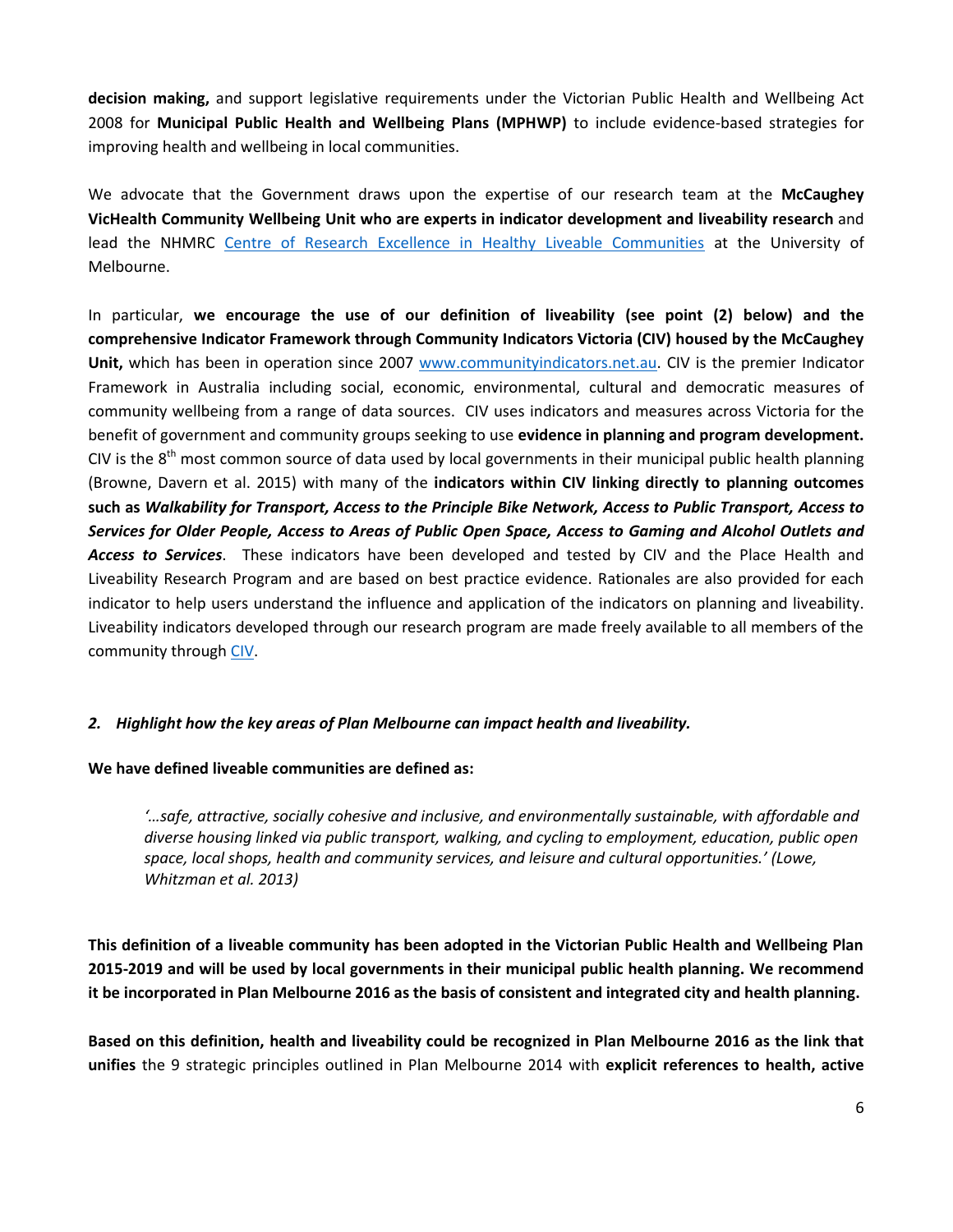**living and liveability re-emphasized**. The origin of city planning was based on protecting health and wellbeing and there is growing evidence that health and planning are inextricably linked. A resilient and healthy city is determined by the planning process and the links between health, active lifestyles, liveability and planning should be upheld throughout Plan Melbourne 2016.

**Key factors such as employment, housing, public transport and access to services and recreational facilities heavily influence liveability and are the underlying conditions that support health**. For example, employment provides the means for housing and a stable life and has been shown to be protective of health [\(Badland H,](#page-14-4)  [Davern M et al. 2015\)](#page-14-4), whilst a poor quality and an unstable home environment are associated with poor health outcomes [\(Howden-Chapman 2002;](#page-14-5) [Krieger and Higgins 2002\)](#page-14-6). Furthermore, affordable housing that is often provided in low density developments in greenfield areas, comes with hidden costs of travel due to a lack of local services forcing residents to rely on motor vehicles to access them elsewhere [\(Badland, Whitzman et al.](#page-14-7)  [2014\)](#page-14-7). The trade-off of affordable diverse housing in outer growth areas provides a false economy and pushes up the overall cost of living when the costs of transport are factored in [\(Badland, Roberts et al. 2015\)](#page-14-8). This highlights the importance of increasing density to provide the population base to **support public transport and fixed infrastructure and essential local services across the entire city** and especially in growth areas that have traditionally been low density with stand-alone dwellings. Importantly, increased density creates the demand for services locally, including public transport, retail, services, local jobs and schools. Higher density outer urban areas will in part facilitate the delivery of the 20 minute neighborhood and will provide the population base for a multi-modal transport system to support public and active transport infrastructure investment. **We recommend a minimum of 22 dwellings per hectare overall, and at least 35 dwellings per hectare to provide the population base to provide the demand for shops, services and public transport [\(Giles-Corti, Ryan et al.](#page-14-9)  [2012\)](#page-14-9).**

Providing diverse housing to accommodate households of different structures is another one way of increasing density and housing diversity in these areas. However **discussion on minimum apartments sizes is required in developing greater diversity via apartment living.** Melbourne now has some of the smallest apartments in the world, which are not conducive to long-term living, aging in place, and may increase social isolation and reduce community cohesion. **Minimum apartment size regulation, and high quality construction is required to ensure that apartments are: liveable for people of different life stages; and, contribute to a good housing legacy that enables long term living and community development.**

In delivering greater housing diversity there is a requirement to provide housing for new humanitarian arrivals, who currently rely on the private housing market due to high pressure on public housing provision. Many new arrivals have families and the diversity and provision of social housing currently available may not be adequate to support their needs. **We recommend that a percentage of new housing developments be allocated to social housing and that social housing contain adequate housing diversity in combination with 2-3 bedroom houses, apartments and units appropriate for families**. Furthermore, these dwellings should be located proximally to public transport infrastructures and health and social services likely required by this group. We agree that other incentives and mechanisms for funding social housing could be investigated to allow for more social housing in well-resourced areas and we **support recommendation 25 in addressing these issues.**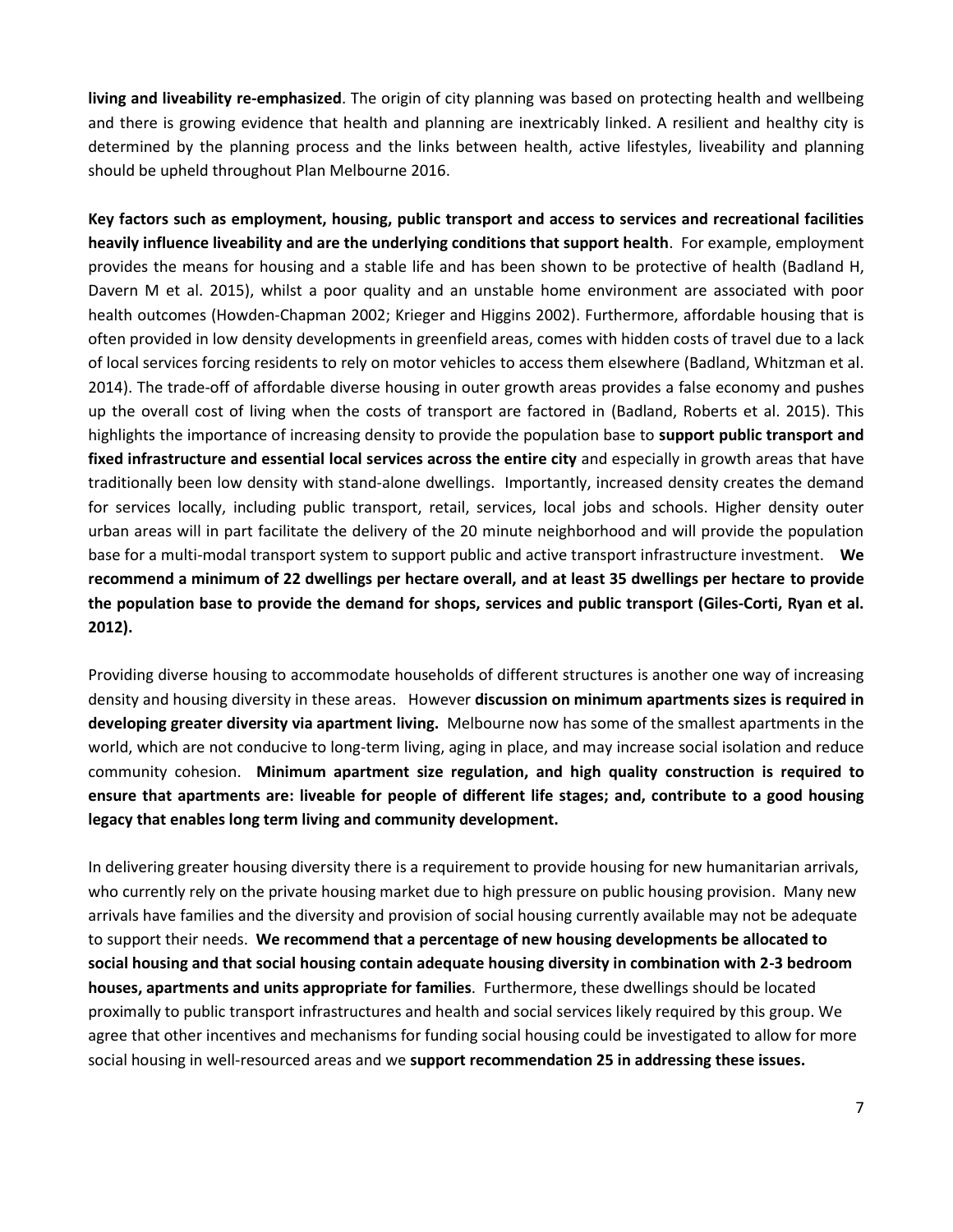**Designing new areas to accommodate public and active transport modes is integral** to the development of walkable and cycle friendly neighbourhoods. This will become increasingly important as the city moves towards a population of 7.7 million. Growth corridors in Whittlesea including Mernda, and Woollert already have inadequate street-grids and transport provision, leading to high levels of congestion from private motor vehicles on the major arterial roads, such as Plenty Road, Cooper Street and High Street. Early provision of **multi-modal transport options will influence health** and **will increase the transport efficiency** of the city by shifting people away from private motor vehicles, which are associated with sedentary behavior. Such a strategy will also reduce congestion on transport routes. Multimodal active transport planning should also be directly implicated in the Updated Victorian Cycling Strategy currently being developed by Active Transport Victoria.

Whilst Plan Melbourne 2014 focuses on 9 principle strategies with separate actions, there are many synergies between them and **we recommend that Plan Melbourne 2016 cross-reference between chapters where synergies exist to make it clear that each chapter works in conjunction with other chapters and recognizes the complexity of planning cities**.

In recognising the importance of liveability and the factors associated with it, **we suggest that Recommendation 28 be modified so the Chapter heading is 'Healthy, liveable and inclusive neighbourhoods.' We recommend an explanation of the importance of inclusive neighborhoods be included in Plan Melbourne 2016 to highlight how community cohesion counteracts issues of racial tension and terrorism in developing 'Resilient Cities' [\(Department of Premier and Cabinet 2015\)](#page-14-10).** 

## *3. Incorporate Active Transport infrastructure such as, pedestrian ways, cycle lanes, bus lanes and tram ways into new Precinct Structure Plans and retrofit such infrastructure to existing areas by prioritizing Active Transport.*

Plan Melbourne 2014 and the Discussion Paper both promote the use of pedestrian ways and cycle lanes for Active Transport, and in these documents it is clear that additional public and active transport corridors and pedestrian networks are being identified by the newly formed Active Transport Victoria.

However, **clarification on how infrastructure supporting the pedestrian and cycle networks will be delivered and realised is required**. To be effective, **Precinct Structure Plans should be designed with pedestrian ways, cycle lanes, and public transport routes explicitly incorporated to ensure that the street design** has the capacity to handle a multi-modal active transport system over time, and is flexible to changes in population, and housing density and diversity, which occur with the housing renewal cycle.

**Streets need to be well connected with walking and cycling infrastructure to ensure they are walkable for pedestrians and cyclable for cyclists**. Areas that are 'highly walkable' have better street connectivity, more destinations, and higher density with 'Walkability' determined by the combination of these factors. **The**  *Walkability for Transport Indicator* **developed by the Place, Health and Liveability team enables walkability to be measured across Melbourne [\(Giles-Corti, Mavoa et al. 2014\)](#page-14-11). Along with the** *Access to the Principle Bike Network Indicator* **for Melbourne, these tools could be used in planning growth areas and identifying**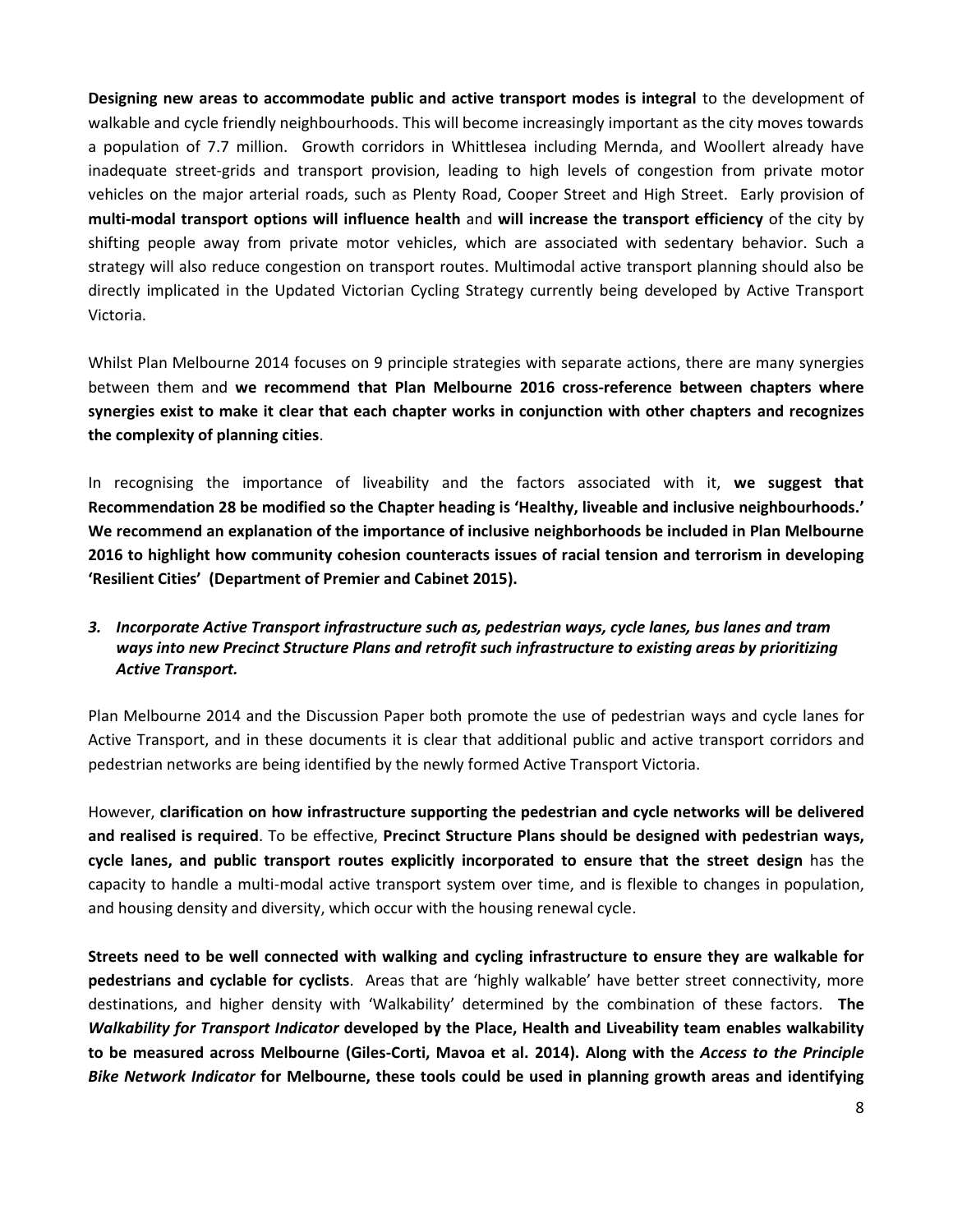**areas for retrofitting to** ensure that adequate density, street connectivity, and land use mix exist to facilitate walking and cycling. **These indicators are available from [CIV](http://www.communityindicators.net.au/)**.

Following the report on 'Delivering Sustainable Urban Mobility' [\(Armstrong, Davison et al. 2015\)](#page-14-12), **we recommend that connected cycle paths be implemented within 5km of all train stations and activity centers in Melbourne.** This would connect almost all residents of Melbourne to Active Transport modes.

Walkability characterizes some elements of good design. Based on our research undertaken in Western Australia in the evaluation of the Liveable Neighbourhoods, residents are 2.5 times more likely to walk, if the movement network is well designed (i.e.,connected street networks, sidewalks and cyclepaths) [\(Hooper, Giles-](#page-14-13)[Corti et al. 2014\)](#page-14-13). **Good design is best implemented in new areas where it is more cost-effective than retrofitting. However, in established areas where space is at a premium, it may be optimal to separate cycle ways using specific streets as part of the Principle Bike Network (as already detailed in Initiative 3.1.5).**

If Melbourne is to increase to 7.7 million residents by 2051, **Active Transport modes must be prioritized. We recommend that street grids follow a road hierarchy that promotes walking, cycling, public transport, freight transport and cars.** Pedestrian infrastructure, cycle lanes, buses, trams and trains need to be prioritised. This can be operationalized through provision of dedicated cycle lanes, bus lanes and tramways and by giving priority for active transport modes at traffic signals. Long term planning may involve separating the train network from the road network by removing all level crossings and placing the train network under-ground. Increasing the safety and efficiency of travel by these modes relative to private vehicle travel will increase active and public transport usage and mode share amongst active transport modes and will lead to a reduction in road congestion.

Whilst we support sections 4.2, 4.3 and Options 34 and 35 along with the existing Initiatives of 3.1.2, 3.1.3, 3.1.5, 3.2.2, 3.4.1 and 3.4.2, greater detail and clarity on the implementation and delivery of these needs to be provided in Plan Melbourne 2016. Furthermore, to support a polycentric city these initiatives need to be **rolled out across the entire city and not just in the central and middle areas** as is currently stated. This will require greater consideration of the location of economic development and employment in combination with the development of innovation and activity centers.

In relation to option 34: giving greater exposure to the Principal Public Transport Network (PPTN) in Plan Melbourne 2016, including reinforcing how the PPTN links with land use planning, is a welcome development. In the current public transport network, there remain major gaps in coverage, with only 49% of Melbournians within walking distance to the PPTN as of 2010, and only 20% of people in the outer suburban fringe [\(Ramsay](#page-15-1)  [2010\)](#page-15-1). In the search for affordable housing, poverty is being increasingly decentralized in Australian cities to middle and outer suburbs [\(Burke and Hulse 2015\)](#page-14-14). Since access to public transport is reduced in middle and outer areas those who are most in need of public transport services may be those least likely to have access to the PPTN [\(Victoria Auditor-General 2013\)](#page-15-2). Furthermore, there is the opportunity to specify a more ambitious vision for the long term role, shape and function of the PPTN: as the primary mode for regional travel, with metro style radial rail lines linked and supported by an integrated rapid bus system, both of which articulate with pedestrian and cycling networks, across the entire metropolitan region. Other more visionary land use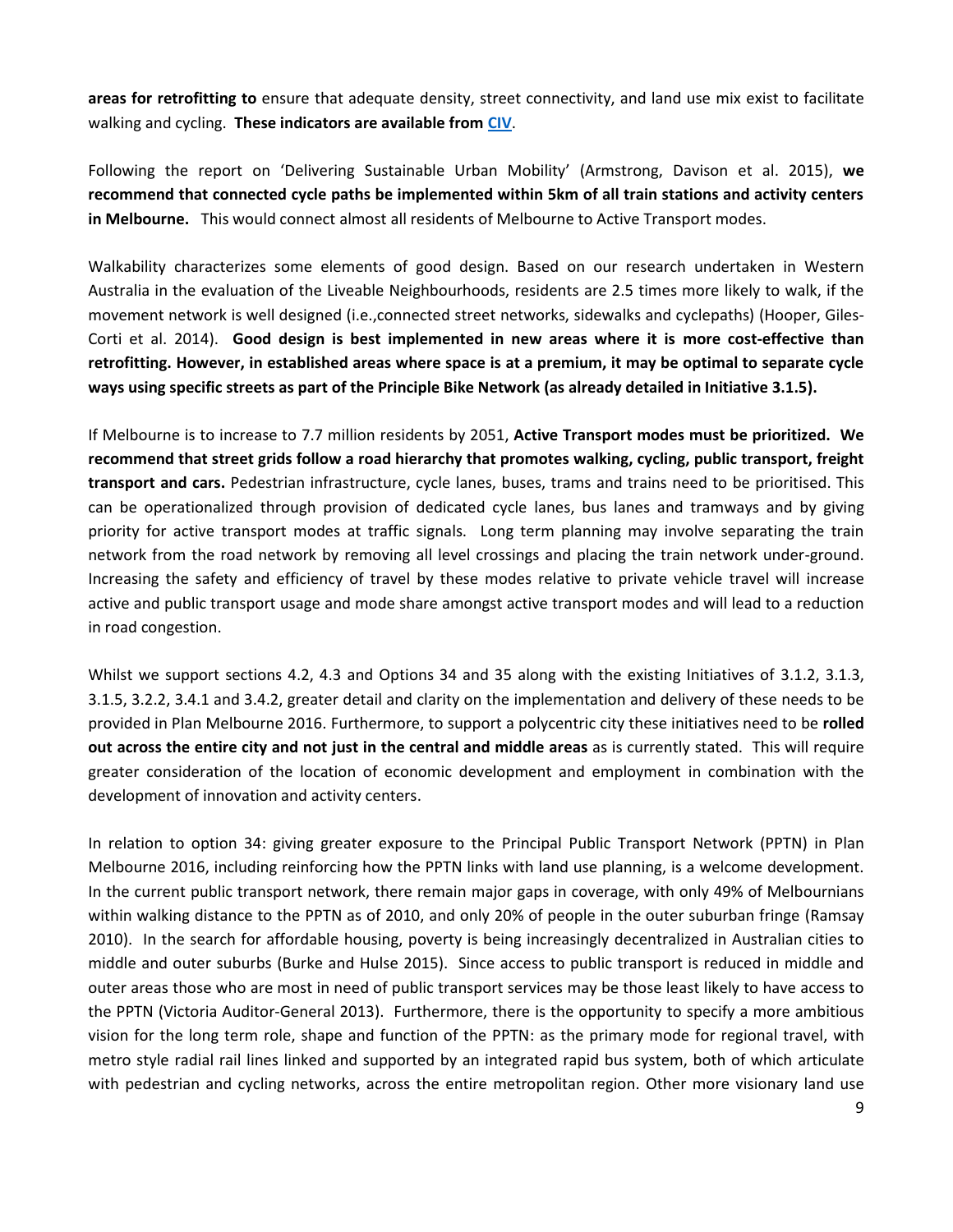initiatives, such as the polycentric city, require the support of a bolder and more innovative vision for the public transport system. We recommend:

- Implementing a medium term plan for the PPTN such as the current plan for an improved network connecting planned activity centers.
- Articulating a more ambitious longer term vision for the PPTN as a fully integrated, multi-modal, multi-destination, rapid public transport system, facilitating efficient public transport travel across the entire city and ensuring that transit corridors and bus routes are also located in areas currently lacking integrated transport networks.

We also recommend that in setting long-term goals for Plan Melbourne, that **Travel Demand Management Systems (TDMS) be used to offer incentives and levers for multi-modal and active transport use** in ensuring the efficiency of transport networks in a growing city. TDMS include many different approaches to managing and encouraging Active Transport such as congestion pricing, road tolls, park and pay, concession pricing, the use of bike and pram racks on buses and trams, and community buses among many others.

## *4. More clearly articulate the values of green wedge and peri-urban areas to be protected and safeguarded, and protect the urban growth boundary by re-zoning land uses adjacent to the boundary.*

We support Option 8 and Recommendation 54 that an agricultural overlay could be used to great effect in protecting green wedge, peri-urban and valuable agricultural land in non-urban areas of Melbourne. An agricultural overlay, national park overlay, or similar could also be applied to re-zone land adjacent to the urban growth boundary. This would provide an additional mechanism to locking the urban growth boundary. However, there is **potential conflict with Option 36A which establishes a 70/30 target for housing, where the 30 per cent housing target is to be located in greenfield growth areas.** Many current peri-urban areas and areas such as Werribee are designated greenfield development areas but are currently used as agricultural land. **Some clarity between these two Options in implementing changes to growth areas and green wedges is required**.

We recommend that **opportunities and strategies to protect green wedge and peri-urban areas be investigated to ensure the sustainability of market gardens and agricultural land in providing food for Melbourne**. The use of **agricultural overlays** is suggested as an option for consideration to maintain green wedges and agricultural land for food production. **Land-use planning** is another mechanism and **acquisition of urban land could facilitate Recommendation 39.** This moves beyond green wedges and agricultural land by working with communities in the delivery of local parks and open spaces, and towards encouraging community gardens and productive streetscapes. The inclusion of green wedges and agricultural land could be further emphasized with their inclusion in Figure 2 on page 22 of Plan Melbourne Refresh.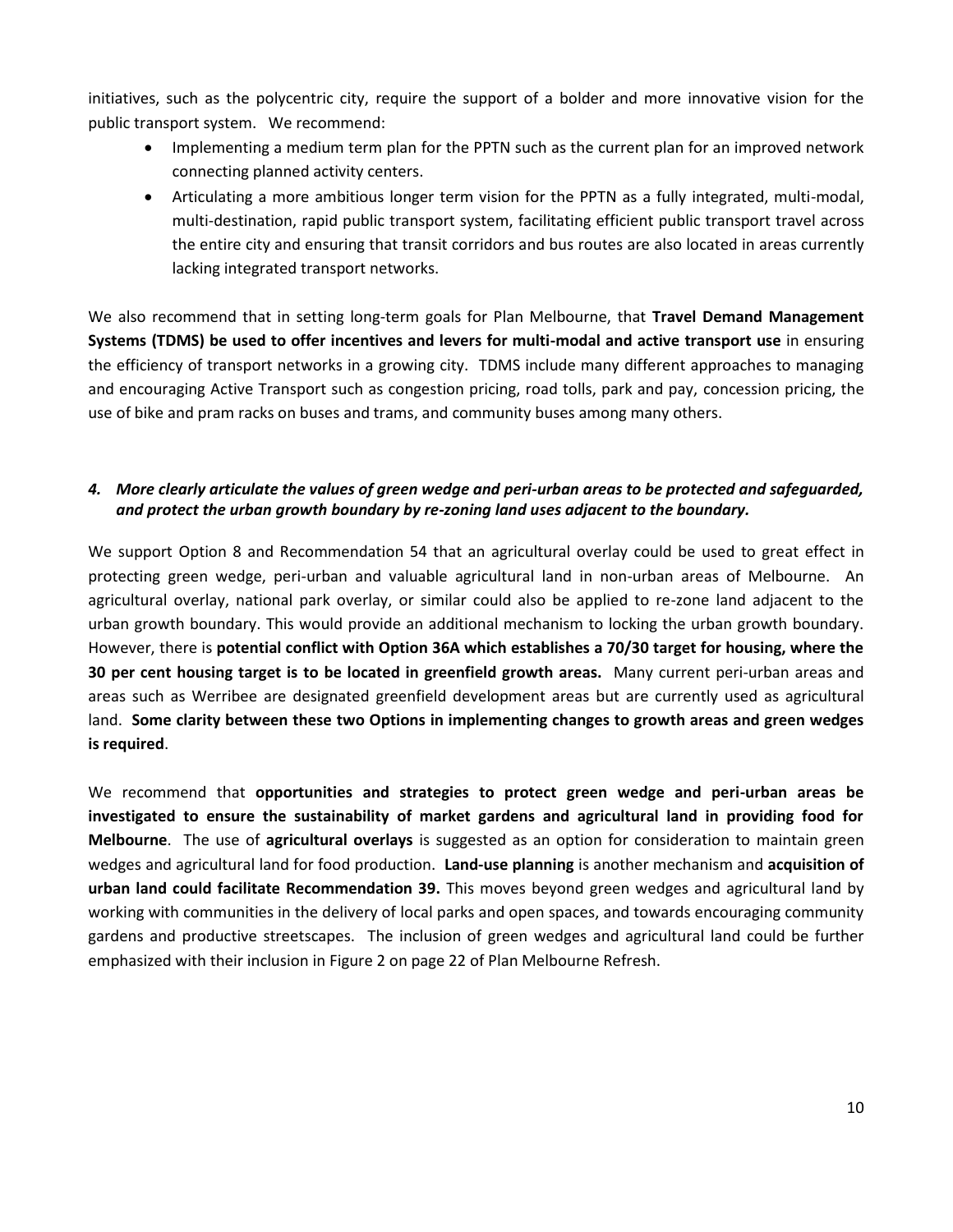### *5. Maintain mechanisms to protect separation, buffer and interface distances for existing facilities and uses which create noise and air quality issues*

We **suggest that Recommendation 55 be placed 'in scope' to recognize issues of encroachment between existing facilities and mixed land use zones that are incompatible with residential areas**. Noise and odour issues from industrial zones have been shown to impact the health and wellbeing of nearby residents [\(Nicell](#page-14-15)  [2009\)](#page-14-15). Such areas are often associated with reduced land values and tend to be located close to vulnerable communities [\(Gunn and Davern 2013\)](#page-14-16) which gives rise to **conditions of inequity in environmental quality impacting health and wellbeing**. The impacts of co-locating existing facilities and residential zones are investigated under Environmental Justice research, which shows that **low socio-economic-status people cluster in areas with affordable housing, and in turn these are located within industrial zones that can emit pollution**. Locking down the urban growth boundary means that all available land will need to be considered for mixed land uses including affordable housing and industrial zones. These include the development of private housing and new aged care service facilities in outer growth areas that may neighbour hazardous waste facilities. **New strategies and regulation need to be developed to mitigate hazardous environmental impacts on the health and wellbeing of residents in new and existing residential developments** to avoid situations like Brooklyn Green [\(Ombudsman Victoria 2009\)](#page-15-3) and the Tullamarine Toxic Dump [\(EPAV 2015\)](#page-14-17). Currently there is little research on the long term health impacts of landfills on near-by residents, but it has been shown that landfills continue to produce methane gases for decades after their closure [\(Taylor 2013\)](#page-15-4). **We recommend investigating new methods of monitoring the impact of noise and odour pollution being used by the Environment Protection Authority Victoria.** The Authority currently relies on only 9 air quality monitoring stations across Melbourne and a self-reported pollution hotline line that has been shown as unconducive for the most vulnerable members of the community. Having more objective monitoring stations yields more accurate data that can feed into the Indicator Framework proposed earlier under point (1). This information can then be made freely available through the Indicator Framework for planning to directly link to the realization of Option 62 and the reinstatement of Recommendation 55 allowing for the evaluation of air quality and noise conditions.

We **recommend that the Government work with the Environment Protection Authority Victoria (EPAV) and other relevant partners in using incentives to control pollution that affects residential areas.** Moving beyond this, we advocate working with research partners in **developing new waste and packaging systems to minimize the production of non-recyclable waste and to process recyclable waste into other products**. **Planning laws and legislation are required to avoid co-location problems between residential areas and industrial zones.**

### *6. Link and co-ordinate with other Victorian Planning Strategies, partner organizations and communities across government (e.g. Updated Victorian Cycling Strategy, Inclusive Communities)*

**To capitalize on synergies and existing strategies and programs and to ensure that health is included strategically within the planning process we recommend that Plan Melbourne 2016 continues to identify and**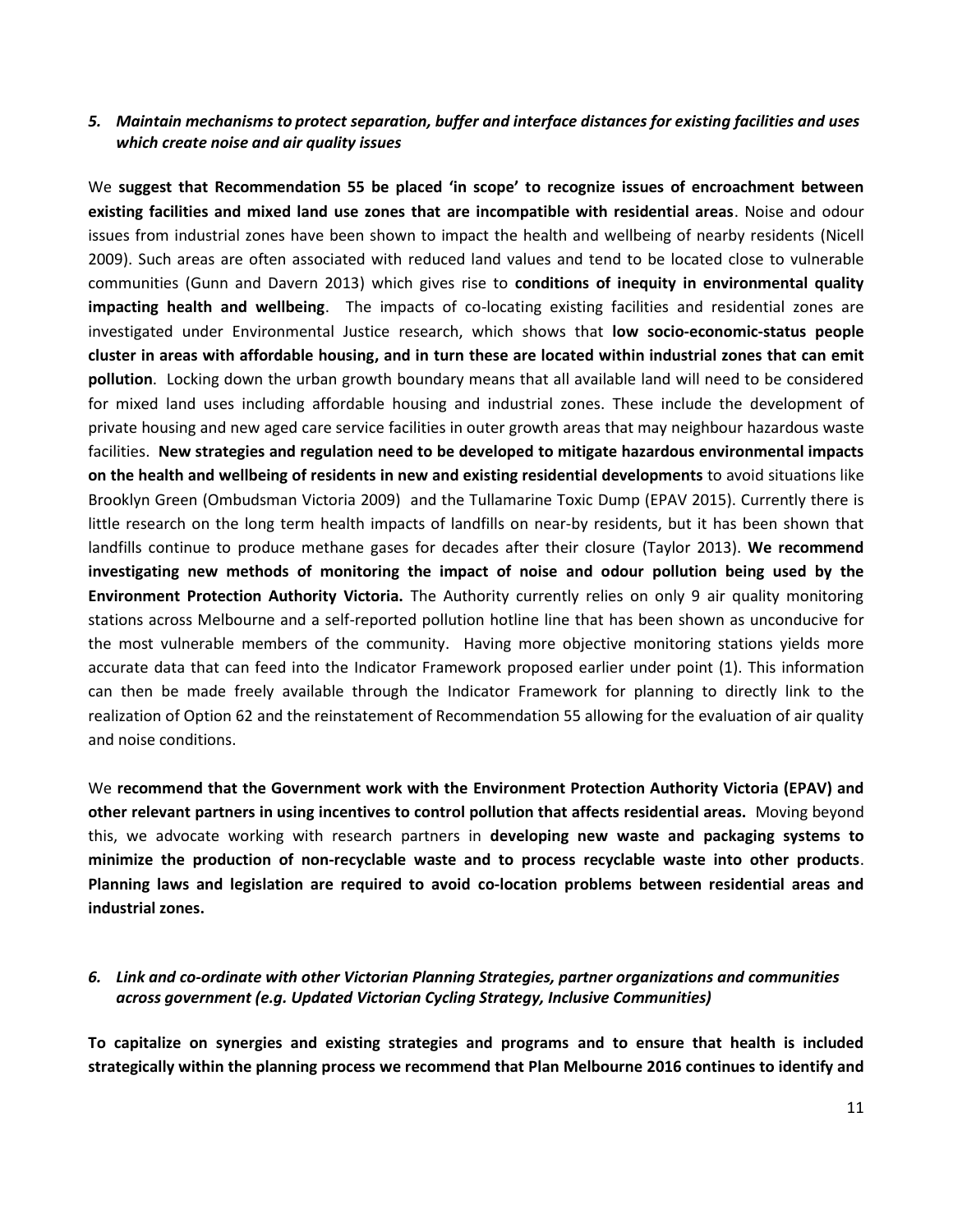**combine with other Government and community strategies** such as the Updated Victorian Cycling Strategy, Building Inclusive Communities, Victorian Public Health and Wellbeing Plan 2015-2019, Active Transport Victoria, Environment Protection Authority Victoria and the Heart Foundation's Healthy Active by Design among others. **Integrated and consistent planning strategies will deliver a cost-effective approach in delivering the objectives of Plan Melbourne 2016, particularly for the strategic principles interrelating planning and health.** 

We **recommend that the Victorian Government works closely with local government and community groups in developing Precinct Structure Plans that make the best use of land to balance urban mixed land use needs with peri-urban and infill developments in Plan Melbourne 2016**.

Moreover, we recommend the **Government fund and draw upon research partners undertaking 'research-inaction' projects**. The McCaughey VicHealth Community Wellbeing Unit, is a partner in the Federal Clean Air Urban Landscapes (CAUL) project that is funded federally through the National Environmental Science Program and seeks to evaluate liveability, biodiversity and green spaces across Australia. Associated research has previously found an inequitable distribution of tree coverage across Metropolitan Melbourne [\(Cook, Hughes et](#page-14-18)  [al. 2015\)](#page-14-18). **To create a sustainable city, we need to identify and prioritize areas that have a greater need for 'green infrastructure,' and collaborating with research partners is one avenue facilitating this.**

## *7. Recognise and clearly identify changes to the Planning and Environment Act 1987 that would support the health and liveability directions of Plan Melbourne 2016.*

The Discussion Paper indicates that Plan Melbourne 2016 will include directions to support the creation of healthy and liveable 20-minute neighbourhoods. **However, planning for health and wellbeing is currently hampered by the Planning and Environment Act 1987, which does not include health as an objective of planning.** As a result, there is currently no mandate for health to be considered in planning decision-making. We applaud Initiative 4.3.2 in Plan Melbourne 2014, which aims to ensure that municipal public health and wellbeing plans inform municipal strategic statements. However, clearer direction could be provided in Plan Melbourne 2016 about how to achieve this. Thus, to support the health and liveability directions of Plan Melbourne 2016, **we recommend including clear statements about the need to amend planning legislation in Victoria.** Necessary changes to the Planning and Environment Act 1987 that could be identified include:

- Amending section 4(1) to add the planning objective 'to promote environments that protect and encourage public health and wellbeing'; and
- Amending section 12A(4) to state that 'A municipal strategic statement must be consistent with the current Municipal Public Health and Wellbeing Plan prepared under section 26 of the Public Health and Wellbeing Act 2008, and the current Council Plan for the municipal council approved under section 125 of the Local Government Act 1989.'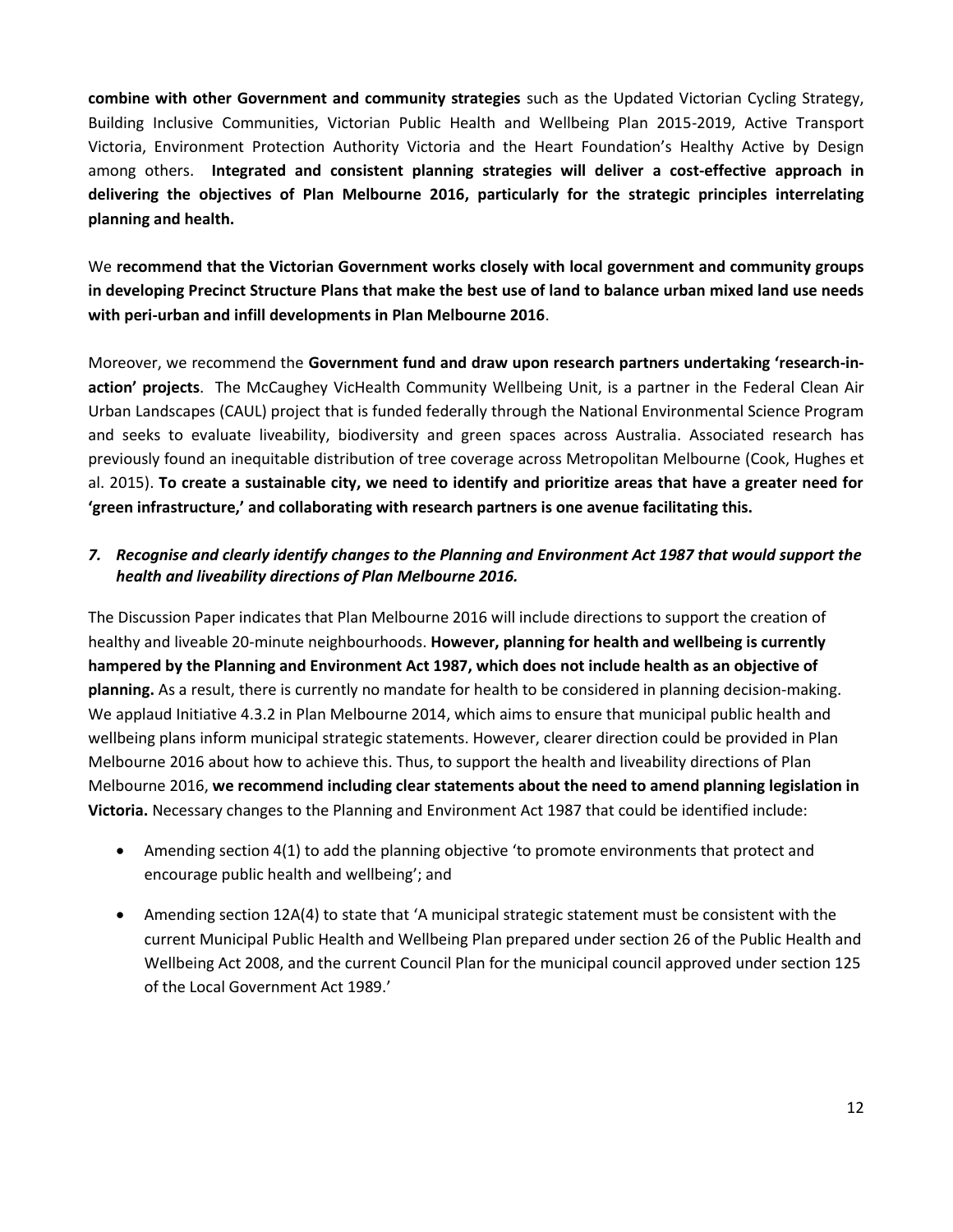# **Table 1: Summary of Place, Health, and Liveability Research Program recommendations**

| 1.        | Use an Indicator Framework to evaluate and monitor progress on key areas.                                      |
|-----------|----------------------------------------------------------------------------------------------------------------|
| $\bullet$ | Use of an Indicator Framework, such as Community Indicators Victoria (CIV), to evaluate and monitor            |
|           | progress on key areas.                                                                                         |
| $\bullet$ | Allow greater access to government and administrative data that is already being collated for the use of       |
|           | planning, monitoring and evaluating progress of Plan Melbourne actions through the Indicator Framework.        |
| 2.        | Highlight how the key areas of Plan Melbourne can impact health and liveability.                               |
| $\bullet$ | Use the liveability definition 'safe, attractive, socially cohesive and inclusive, and environmentally         |
|           | sustainable, with affordable and diverse housing linked via public transport, walking, and cycling to          |
|           | employment, education, public open space, local shops, health and community services, and leisure and          |
|           | cultural opportunities.'                                                                                       |
| $\bullet$ | Modify recommendation 28 to read 'Healthy, liveable and inclusive neighbourhoods.'                             |
| $\bullet$ | Change the minimum number of dwellings to be 35 houses per hectare and include 35 jobs per hectare to          |
|           | facilitate the timely delivery of public transport and jobs under Recommendation 22, Initiative 2.2.5-4.       |
| $\bullet$ | Include developer discounts for a fixed percentage of social housing included in new developments under        |
|           | Recommendation 25, Initiative 2.4.3-3.                                                                         |
| ٠         | Have 2-3 bedroom houses included in social housing to support new arrivals with families.                      |
| $\bullet$ | Have minimum apartment sizes to ensure the long term development of high density socially cohesive             |
|           | communities.                                                                                                   |
| $\bullet$ | Cross-reference between chapters to highlight where synergies exist between strategies and actions within      |
|           | Plan Melbourne that affect liveability and health.                                                             |
| 3.        | Incorporate Active Transport infrastructure such as, pedestrian ways, cycle lanes, bus lanes and tram          |
|           | ways into new Precinct Structure Plans and retrofit such infrastructure to existing areas by prioritizing      |
|           | <b>Active Transport.</b>                                                                                       |
| $\bullet$ | Clarify how infrastructure supporting the pedestrian and cycle networks will be delivered and realized.        |
| $\bullet$ | Use the Walkability for Transport and Access to the Principle Bike Network Indicators and other relevant       |
|           | indicators from an Indicator Framework such as CIV for planning purposes.                                      |
| $\bullet$ | Use cycle lanes, bus lanes, and tramways to help in prioritizing Active Transport modes ahead of private       |
|           | motor vehicles.                                                                                                |
| $\bullet$ | Connected cycle paths to be within 5km of all train stations and activity centers in Melbourne.                |
| $\bullet$ | Place Option 34 in-scope for Plan Melbourne 2016 to include the Principle Public Transport Network.            |
| $\bullet$ | Articulate a more ambitious longer term vision for the PPTN as a fully integrated, multi-modal, multi-         |
|           | destination, rapid public transport system, facilitating efficient public transport travel across the city and |
|           | ensuring that transit corridors and bus routes are located in areas currently lacking integrated transport     |
|           | networks.                                                                                                      |
| $\bullet$ | Extend Active Transport and multi-modal transport options across the entire city and not just in central and   |
|           | middle urban areas (that may already have transport infrastructure).                                           |
| $\bullet$ | Use Travel Demand Management Systems to offer incentives and levers for multi-modal and Active                 |
|           | Transport use in ensuring the efficiency of transport networks in a growing city.                              |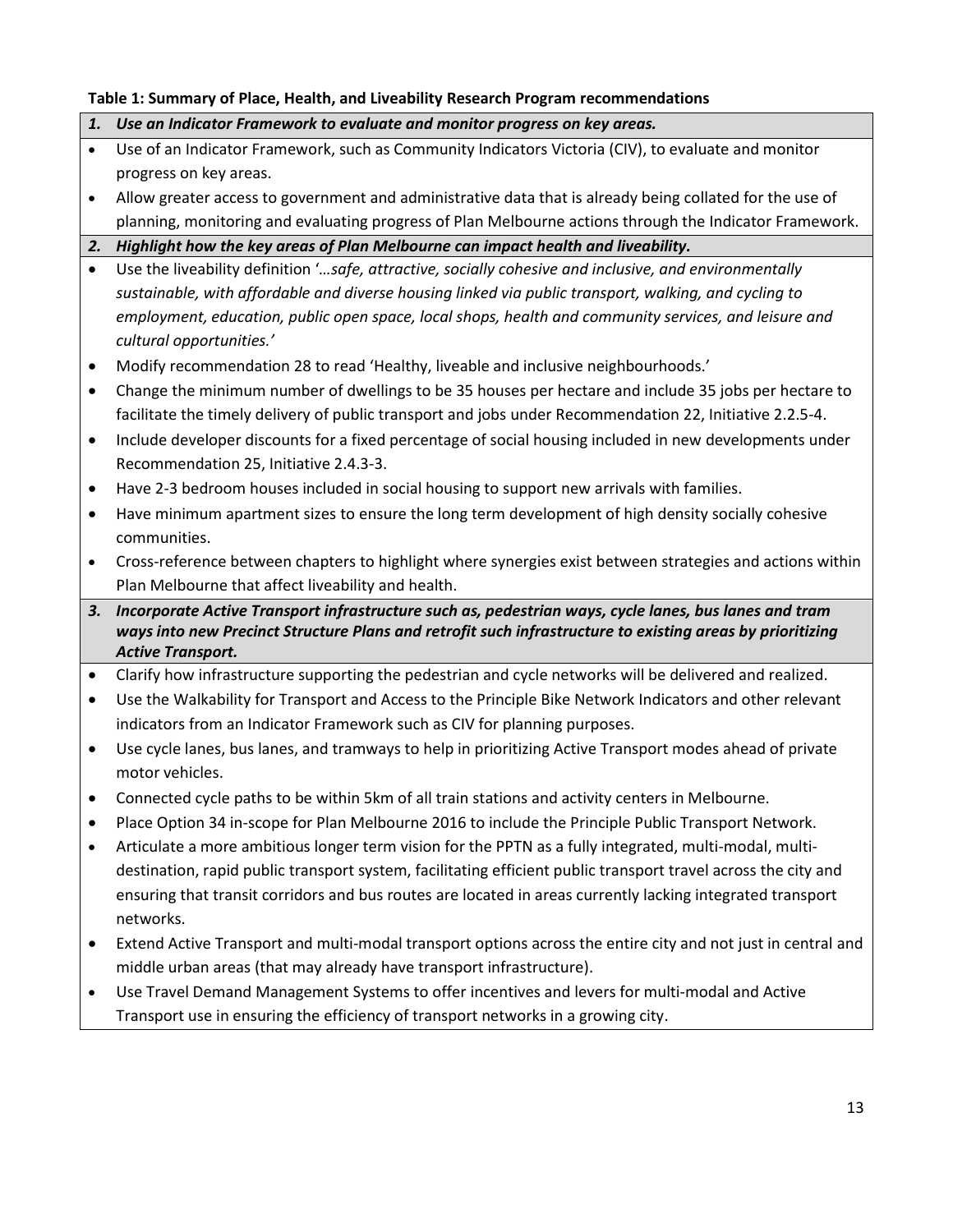- *4. Clearly articulate the values of green wedge and peri-urban areas to be protected and safeguarded, and protect the urban growth boundary by re-zoning land uses adjacent to the boundary.*
- Investigate that opportunities and strategies to protect green wedge, peri-urban areas, and the urban growth boundary.
- Use agricultural (and other) overlays, land-use planning and acquisition of urban land to protect and control green wedges and the urban growth boundary.
- *5. Maintain mechanisms to protect separation, buffer and interface distances for existing facilities and uses which create noise and air quality issues*
- Reinstate Recommendation 55: Initiative 5.4.1-2: Strengthen mechanisms (such as clearer standards and guidance) to protect separation, buffer and interface distances for existing facilities and uses that create noise and air quality issues.
- Work with the EPAV and others in using legislation and incentives to control pollution releases that affect residential areas.
- Work with research partners to develop new waste and packaging systems to minimize the production of waste going to landfill.
- Include more air quality monitoring stations to facilitate Option 62: Rationalize and update indicators, including addressing gaps relating to environment and climate change.
- *6. Link and co-ordinate with other Victorian Planning Strategies, partner organizations and communities across government (e.g. Cycling Strategy, Inclusive Communities)*
- Harness local knowledge of LGA and community groups in developing Precinct Structure Plans.
- Draw upon research partners in undertaking 'research-in-action' projects.
- Identify other partners beyond those mentioned on page 11 of Plan Melbourne Refresh and expand Option 55 to include LGA and community groups.
- *7. Recognise and clearly identify changes to the Planning and Environment Act 1987 that would support the health and liveability directions of Plan Melbourne 2016.*
	- Identify necessary reforms to the Planning and Environment Act 1987, which include adding public health and wellbeing as an objective of planning in Victoria; and mandating that municipal public health and wellbeing plans inform municipal strategic statements.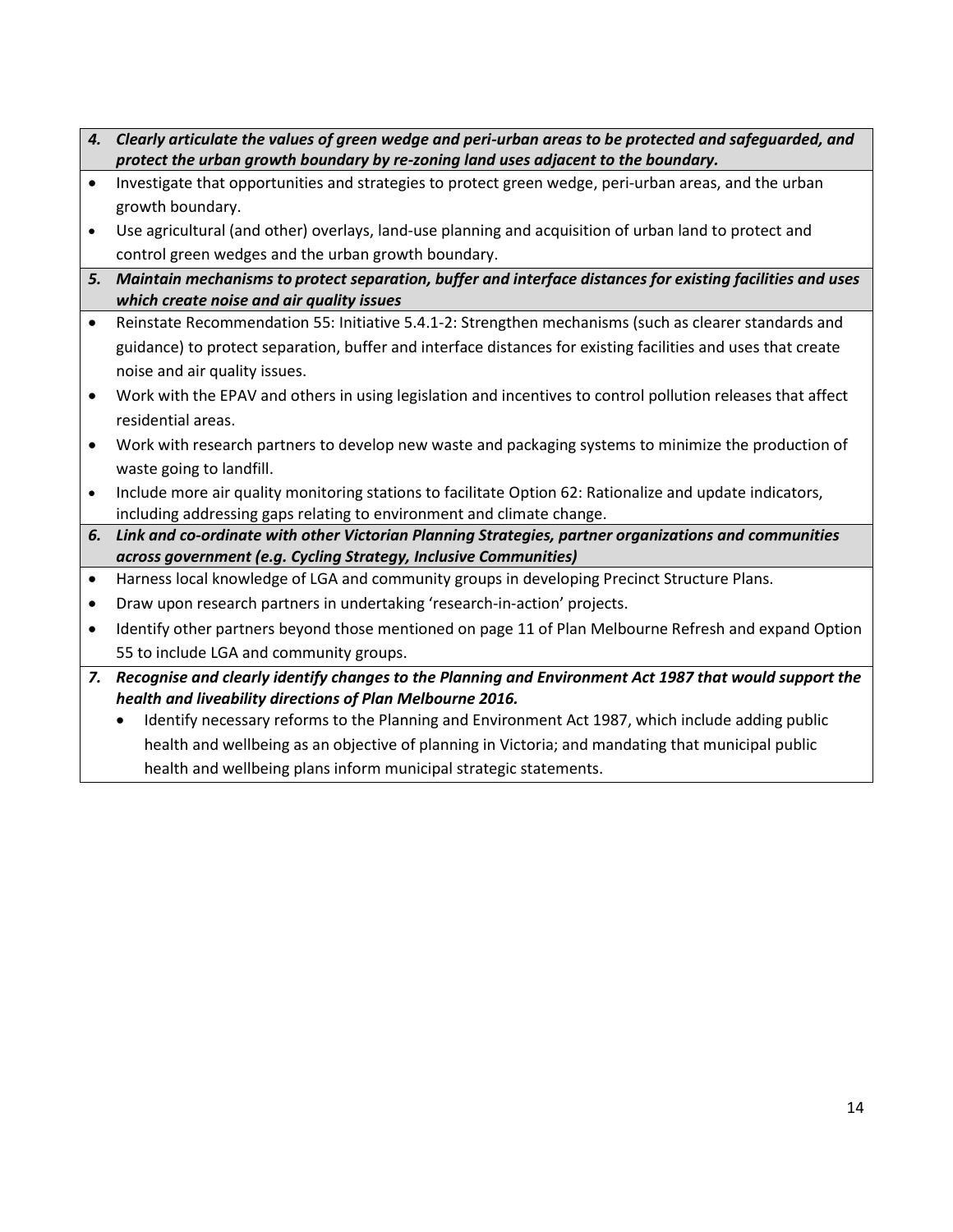#### **References**

- <span id="page-14-12"></span>Armstrong, B., G. Davison, et al. (2015). Delivering Sustainable Urban Mobility. Report for the Australian Council of Learned Academies, [www.acola.org.au.](http://www.acola.org.au/)
- <span id="page-14-4"></span>Badland H, Davern M, et al. (2015). "Conceptualising and measuring spatial indicators of employment through a liveability lens." Social Indicators Research.
- <span id="page-14-8"></span>Badland, H., R. Roberts, et al. (2015). How Liveable is Melbourne? Conceptualising and testing urban liveability indicators: Progress to date. The University of Melbourne. Melbourne, The University of Melbourne.
- <span id="page-14-0"></span>Badland, H., C. Whitzman, et al. (2014). "Review: Urban liveability: Emerging lessons from Australia for exploring the potential for indicators to measure the social determinants of health." Social Science & Medicine **111**: 64-73.
- <span id="page-14-7"></span>Badland, H., C. Whitzman, et al. (2014). "Urban liveability: emerging lessons from Australia for exploring the potential for indicators to measure the social determinants of health." Social Science & Medicine (1982) **111**: 64-73.
- <span id="page-14-2"></span>Browne, G., M. T. Davern, et al. (2015). "An analysis of local government health policy against state priorities and a social determinants framework." Australian and New Zealand Journal of Public Health.
- <span id="page-14-14"></span>Burke, T. and K. Hulse (2015). Spatial disadvantage: why is Australia different? Melbourne: Australian Housing and Urban Research Institute.
- <span id="page-14-18"></span>Cook, N., R. Hughes, et al. (2015). Shading Liveable Cities: exploring the ecological, financial and regulatory dimensions of the urban tree canopy. Working Paper 1. Melbourne: The University of Melbourne.
- <span id="page-14-10"></span>Department of Premier and Cabinet. (2015). "Community Resilience Unit." from [http://www.dpc.vic.gov.au/index.php/about/community-resilience-unit.](http://www.dpc.vic.gov.au/index.php/about/community-resilience-unit)
- <span id="page-14-17"></span>EPAV. (2015). "Tullamarine Landfill." Retrieved 11/12/15, from [http://www.epa.vic.gov.au/our-work/current](http://www.epa.vic.gov.au/our-work/current-issues/landfills/tullamarine-landfill)[issues/landfills/tullamarine-landfill.](http://www.epa.vic.gov.au/our-work/current-issues/landfills/tullamarine-landfill)
- <span id="page-14-11"></span>Giles-Corti, B., S. Mavoa, et al. (2014). How walkable is Melbourne? The development of a transport walkability index for Metropolitan Melbourne. Melbourne. McCaughey VicHealth Centre for Community Wellbeing, Melbourne: The University of Melbourne.
- <span id="page-14-9"></span>Giles-Corti, B., K. Ryan, et al. (2012). Increasing density in Australia: Maximising the benefits and minimising the harm. Melbourne: National Heart Foundation of Australia.
- <span id="page-14-16"></span>Gunn, L. D. and M. T. Davern (2013). Vulnerable Communities and Environmental Assessment: A Partnership Project between Environment Protection Authority Victoria and Community Indicators Victoria, Stage 2 Report: Odour and Noise Pollution. The University of Melbourne, Melbourne.
- <span id="page-14-13"></span>Hooper, P., B. Giles-Corti, et al. (2014). "Evaluating the Implementation and Active Living Impacts of a State Government Planning Policy Designed to Create Walkable Neighborhoods in Perth, Western Australia." American Journal of Health Promotion **28**: S5-S18.
- <span id="page-14-5"></span>Howden-Chapman, P. (2002). "Housing and inequalities in health." Journal of Epidemiology and Community Health **56**: 645-646.
- <span id="page-14-6"></span>Krieger, J. and D. Higgins (2002). "Housing and health: time again for public health action." American Journal of Public Health **92**: 758-768.
- <span id="page-14-3"></span>Lowe, M., C. Whitzman, et al. (2013). Healthy, liveable, sustainable: What are the key indicators for Melbourne neighbourhoods? Melbourne: The University of Melbourne.
- <span id="page-14-15"></span>Nicell, J. A. (2009). "Assessment and regulation of odour impacts." Atmospheric Environment **43**: 196-206.
- <span id="page-14-1"></span>OECD (2005). Statistics, Knowledge and Policy: Key Indicators to Inform Decision Making. OECD Publishing.